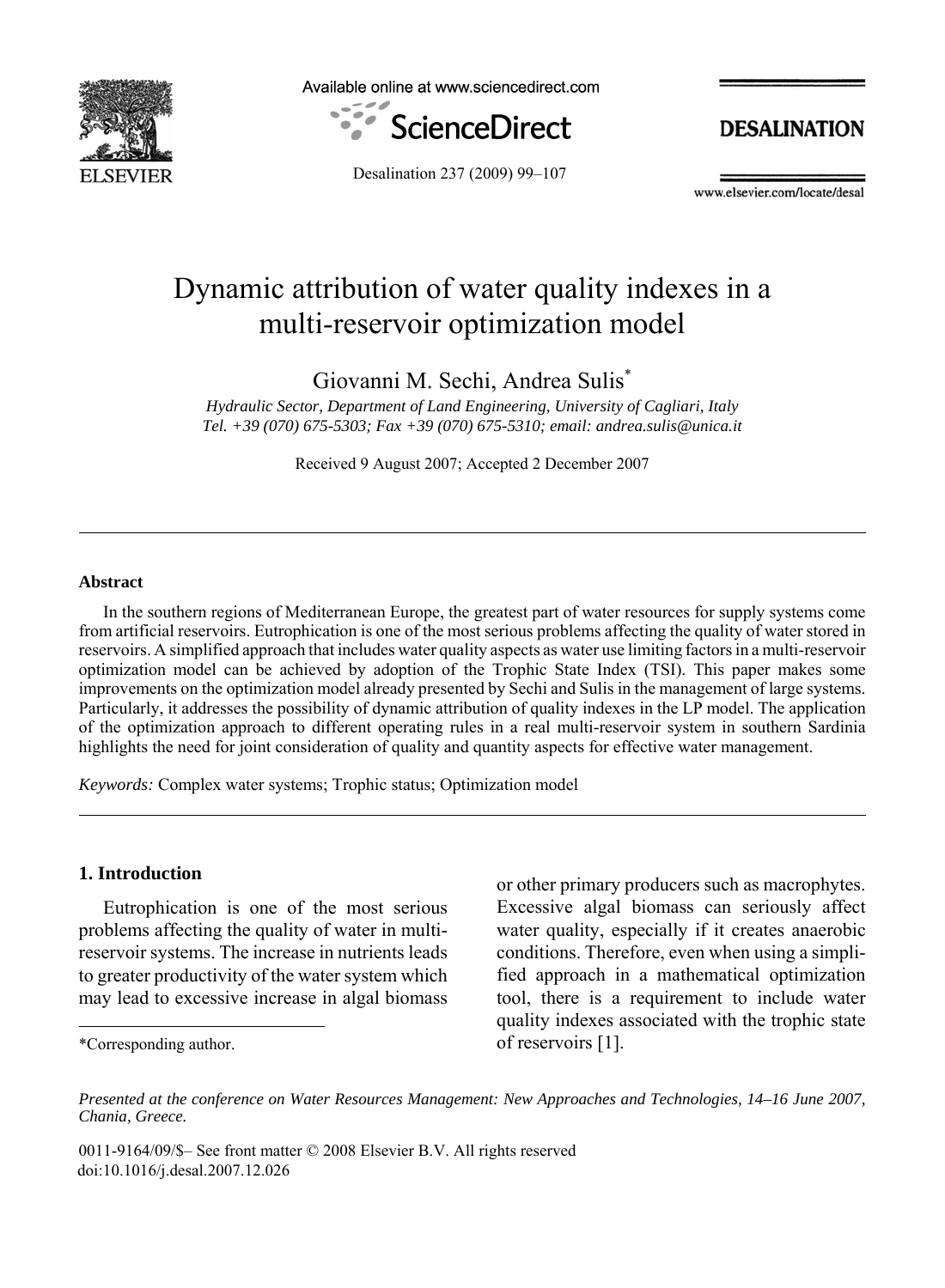This paper can be considered as a development of the optimization approach presented by Sechi and Sulis [2]. It is a modelling tool intended to assist decision-makers in identifying and evaluating management alternatives when considering simplified forms of water quality classification.

It is well known that mathematical optimization procedures for large water resource systems are still unable to deal with all real-world complexities even when they can be easily incorporated in a simulation model. Nevertheless, optimization results can be seen as a reference target for simulation since optimization results can be considered as obtained by an ideal system manager [3]. Many studies have been carried out on the development of optimization models for multiple reservoir systems. However, few of them have taken water quality as an objective. Dandy and Crawley [4] modified an existing linear programming model to identify policies minimizing average salinity in water supply. A network optimization model for water allocation to demands with different quality requirements was described by Mehrez et al. [5]. Hayes et al. [6] integrated water quantity and quality modelling in an operational model for use in multi-reservoir hydropower systems.

An essential step in the construction of an advanced optimization model for addressing real problems is linked to the definition of water quality in water bodies and the identification of constraints so as to set out correct system management criteria. In Sechi and Sulis [2], a criterion for classifying reservoirs in multiple reservoir systems was defined using Carlson's Trophic State Index [1]. Trophic State Index (TSI), which in recent years appears to have attained general acceptance by the limnological community, can be evaluated using chlorophyll-a, total phosphorus and Secchi disk transparency measurements. In Sechi and Sulis [2] the formulation of water quality constraints was addressed using chlorophyll-a measurements by means of

which it is possible to evaluate the TSI(Chl) trophic index. In this paper an improvement on that approach is presented. It considers the dynamic introduction of quality index values in the optimization model. Instead of static introduction of quality values, the proposed model defines TSI(Chl) values according to changes in stored volumes in reservoirs. Two different operating rules are tested to highlight significant increases in system performance when water quality is considered as well as quantity in a common system management strategy.

### **2. Split-storage graph for quality index attribution**

The paper describes a linear optimization tool for multiple reservoir systems under water scarcity conditions and different water uses (urban, irrigation, industrial, and hydroelectric). This tool was developed using modeling methods appropriate for the structural complexity of the optimization problem.

In the optimization approach presented by Sechi and Sulis [2] the physical system status in a single period is represented by a direct network (basic graph) consisting of nodes and arcs. A dynamic multi-period network is generated by replicating the basic graph for each period  $t = 1, T$ in the time-horizon *T* and then connecting the corresponding reservoir nodes for different consecutive periods. Objective function (OF) in the model incorporates operation, maintenance and repair (OMR) costs, user-defined costs to assure efficiency of the system and purification costs. Purification costs can be either fixed or dependent on water quality. As usual, optimization model constraints are introduced in order to take into account relationships between system variables: continuity equations at the nodes, relationships between the flow variables and project variables, bounds attributed to these two sets of variables and, finally, water quality constraints. In particular, for each reservoir, quality constraints